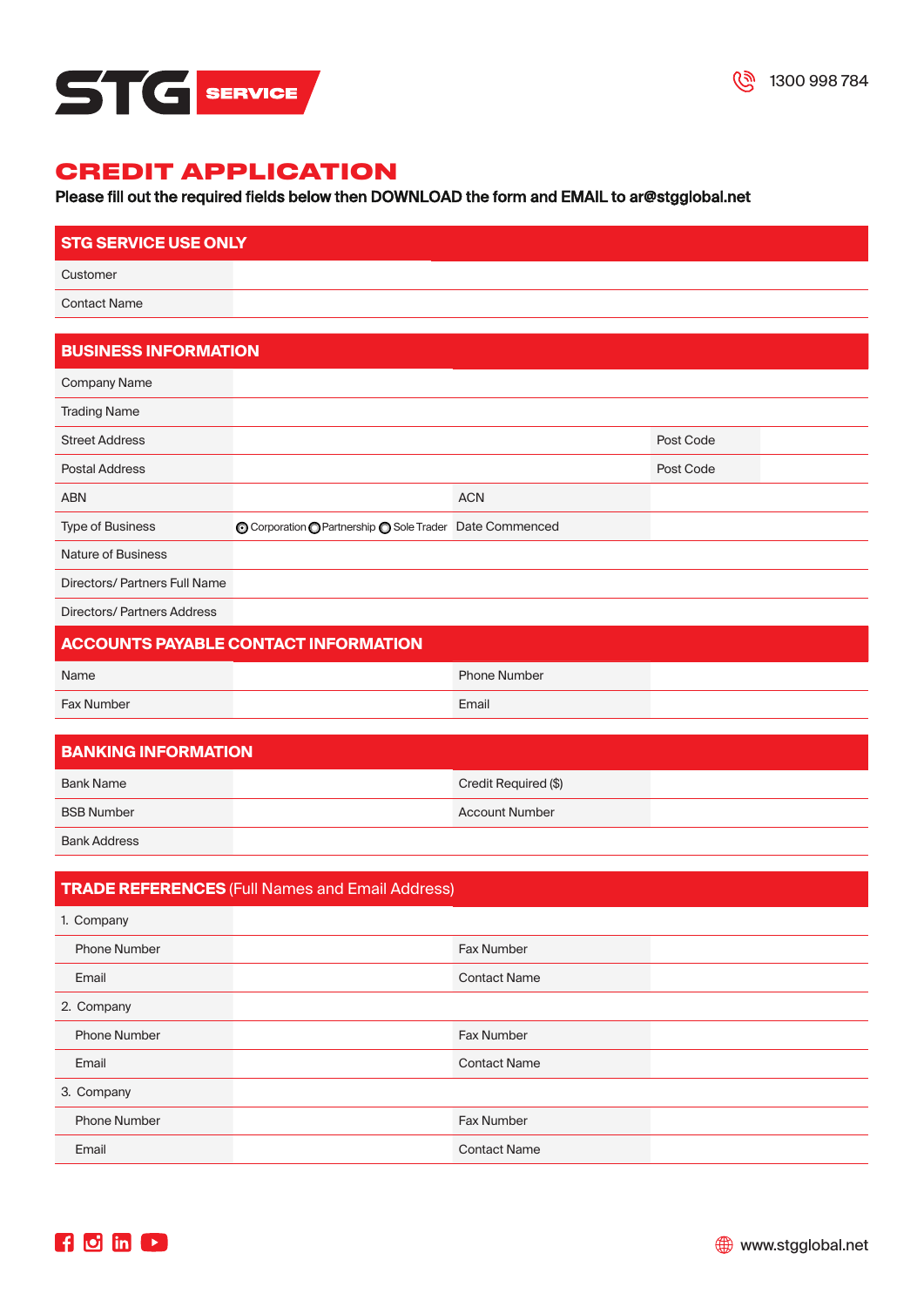

I/We hereby apply for the opening of a credit account with STG Service Pty Ltd and warrant that the information provided above in support of this application is accurate and true.

I/We understand and agree that pursuant to this agreement all sums payable to STG Service Pty Ltd shall be made in full not later than 30 days from end of month of date of invoice or on such terms as STG Service Pty Ltd may otherwise notify in writing.

I/We understand and agree that interest at 15% pa computed daily is payable and will be charged on all overdue balances.

I/We understand that the credit amount granted will only apply to small items such as parts and will not apply to the sale of tanks or trucks. These types of purchases are classed as capital purchases and will require payment upon dispatch.

The Terms and Conditions of Sale attached form part of these Terms and Conditions and I/We agree to abide by and be bound by the same.

Upon approval and acceptance of this application a binding agreement will be formed between STG Service Pty Ltd and the Applicant.

We acknowledge receipt of your "Standard Conditions of Contract for Sale and agree that the sale of each item of the goods and/ or equipment or provision of services is subject to your Standard Conditions of Contract of Sale.

**PLEASE NOTE:** This Credit Application cannot be considered unless it is completed in its entirety. We will notify you as soon as possible regarding the result of this application.

### **PRIVACY POLICY**

STG Service Pty Ltd (ABN: 44 624 092 888) shall hereinafter be referred to as the 'CREDIT PROVIDER'.

- 1. The Applicant/s hereby acknowledge that they have been informed by the CREDIT PROVIDER that the personal information about them may be disclosed to or acquired from a credit reporting agency.
- 2. The Applicant/s hereby acknowledge that they have been informed that personal information about them may be disclosed by the CREDIT PROVIDER to a credit reporting agency.
- 3. The Applicant/s hereby agree that the CREDIT PROVIDER may contact any trade references or other credit facilities at any time whether now or in the future for the purpose of assessing credit worthiness.
- 4. The Applicant/s agree to the CREDIT PROVIDER receiving from any other credit provider or providing to any other credit provider any credit information whether by way of report record or otherwise relating to credit worthiness for the purposes exchange of information, assessing credit worthiness and notification of default at any time whether now or in the future.
- 5. The Applicant/s hereby agree to the CREDIT PROVIDER obtaining from a credit reporting agency a credit report on the applicant for the purposes of assessing this credit application and the applicant further consents to the CREDIT PROVIDER obtaining such reports from time to time for the purpose of assessing credit worthiness during the continuance of credit provision.
- 6. The Applicant/s hereby agrees to the CREDIT PROVIDER obtaining from a business, which provides credit information a report or information in relation to my/, our commercial credit worthiness or commercial dealings and using such information for the purposes of assessing this application for credit.
- 7. The Applicant/s hereby agrees that in the event of default of payment of my debts that the CREDIT PROVIDER may disclose all information relating to my/our account to its collection agency for the purpose of receiving any or all amounts outstanding

| <b>Full Name Director</b> | Signature |
|---------------------------|-----------|
| Position Held             | Date      |



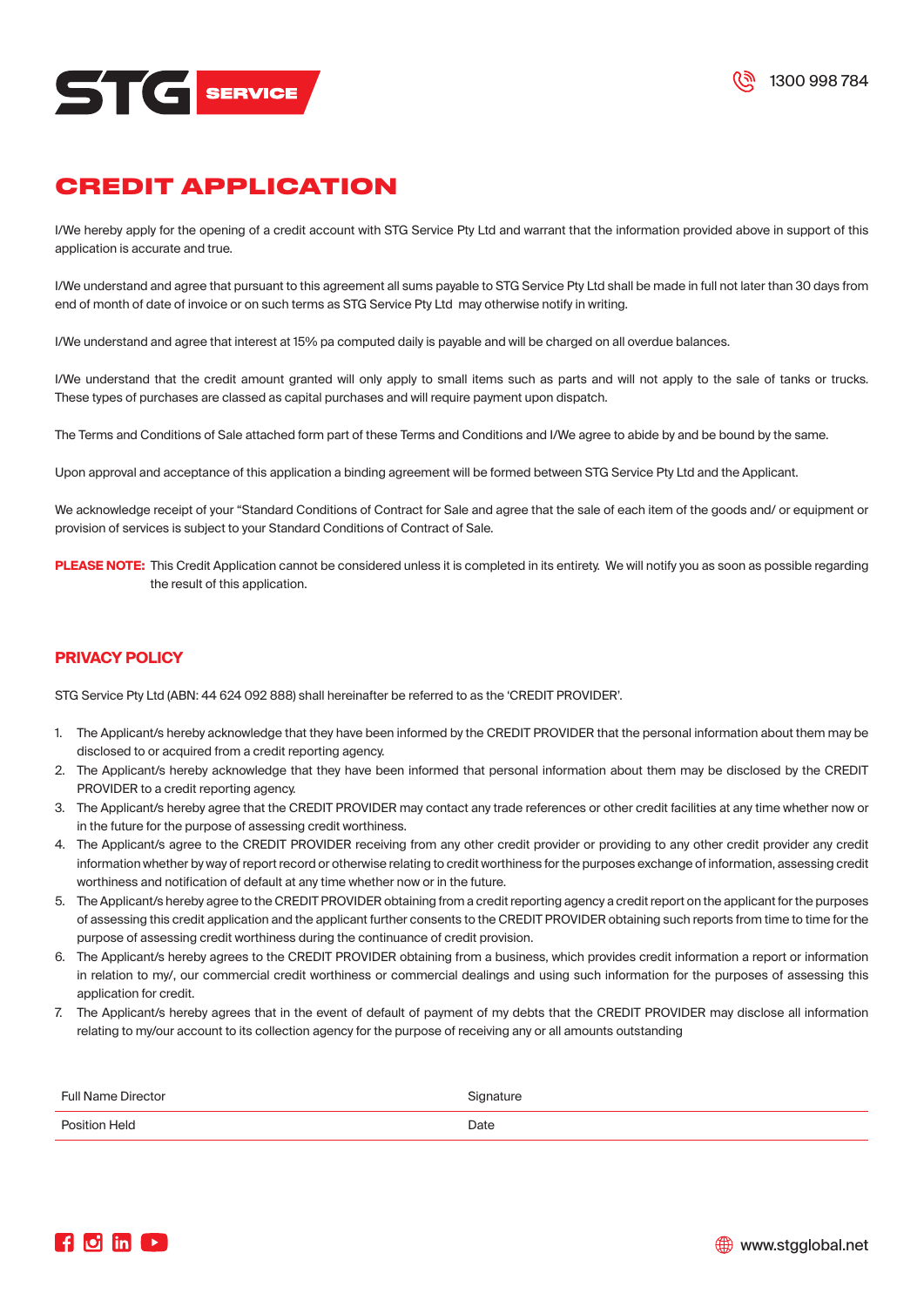



### **PRIVACY POLICY**

# 1. **DEFINITIONS (Unless the context otherwise requires):-**

- 1.1 "Buyer" means the Buyer name on the Invoice/Quote Form<br>1.2 "Contract" means the Contract incorporating these Terms
- 1.2 "Contract" means the Contract incorporating these Terms and Conditions and the Invoice/Quote Form<br>1.3 "Invoice" means Invoice or Contract
- 1.3 "Invoice" means Invoice or Contract
- 1.4 "Quote" means Proposal or Quotation<br>1.5 "Deposit" means the deposit specifies
- 1.5 "Deposit" means the deposit specified in the Invoice/Quote Form
- 1.6 "Goods" means the goods described in the Invoice/Quote Form and includes any associated equipment/accessories, parts, attached to, or tools supplied with the Goods
- 1.7 "GST" means that the tax that is payable under the Goods and Services Tax Act 1999, as amended 1.8 "Person" includes a corporation
- 1.8 "Person" includes a corporation<br>1.9 "Purchase Price" means the pric
- 1.9 "Purchase Price" means the price payable for the goods, including GST, as indicated in the Invoice/Quote Form
- 1.10 "Terms Contract" means the item of machinery or equipment identified as such in the Invoice/Quote Form<br>1.11 "Trade In" means the item of machinery or equipment identified as such in the Invoice/Quote Form
- 1.11 "Trade In" means the item of machinery or equipment identified as such in the Invoice/Quote Form
- 1.12 "STG" means STG Service Pty Ltd

#### 2. **OFFER AND ACCEPTANCE**

- 2.1 Any quote made by STG is not an offer to sell and no order given in pursuance of any quotation shall be binding until accepted by STG in writing. 2.2 These Terms and Conditions of Sale represent the only terms and conditions authorised and accepted by STG and shall apply to and
- form part of any contract arising from acceptance in writing by STG or any order place by the Buyer. 2.3 Any order placed by the Buyer for goods embodying terms inconsistent with these Terms and Conditions shall be deemed to be excluded from this Contract.
- 2.4 Any variation of these Terms and Conditions shall be inapplicable unless agreed to in writing by STG.

# 3. **DEPOSIT**

- The Buyer is not entitled to a refund of the Deposit if:
- 3.1.1 It has been paid under a contract where STG is requested by the Buyer, or is required, to import Goods of specifications nominated by the Buyer and the Buyer fails to complete the contract other than through the fault of STG: or
- 3.1.2 It is paid under a Terms Contract and the Buyer Defaults under that contract and does not remedy that default; or
- 3.1.3 It is paid under a contract which does not proceed for any reason, other than through the default of STG, and STG incurs expenditure under the Contract.
- 3.2 If STG is entitled to the Deposit pursuant to clause 3.1 and the Contract did not proceed by reason of the Buyer not having obtained finance and the Buyer notified STG that it was unable to do so as required by clause 6.2 then STG will refund to the Buyer any balance Deposit remaining after STG has reimbursed itself for all expenditure incurred under the contract.

## 4. **PAYMENT**

- The Buyer must pay the balance Purchase Price for the Goods to STG when notified that the Goods are available for Delivery to the Buyer or in line with terms and conditions pursuant to their credit account.
- 4.2 Any payment to be made by the Buyer shall be deemed not to have been made until received by STG in cleared funds.

#### 5. **DELIVERY**

- 5.1 Delivery of the Goods shall be made by STG notifying the Buyer that the Goods are available for collection at STG's premised or for Delivery to such place and on such terms as agreed between STG and the Buyer at the time the order is placed.
- 5.2 STG will use its best endeavours to deliver the Goods on or before the Delivery Date. Time is not of the essence of this contract in relation to Delivery.
- 5.3 STG will not be responsible for any undue delay or failure to delivery or perform by reason beyond STG's control or for any contingent or consequential loss or damage arising from such delay or failure.

#### 6. **FINANCE**

- 6.1 Where this Contract is subject to finance, the Buyer must immediately make application for such finance and do all things reasonable and necessary to obtain finance approval. The Buyer must notify STG on or before the Approval Date whether it has been able to obtain finance.
- 6.2 If the Buyer has notified STG by the Approval Date that it has been unable to obtain approval for finance, then subject to the provision of clause 3, this Contract shall be at an end and the deposit refunded to the Buyer provided however that the Buyer shall be bound to complete the purchase unless it notifies STG in writing on or prior to the Approval Date that finance has not been approved.

## 7. **BUYER'S RISK**

Risk of loss or damage to the Goods shall pass to the Buyer on delivery to or collection by the Buyer of the Goods.